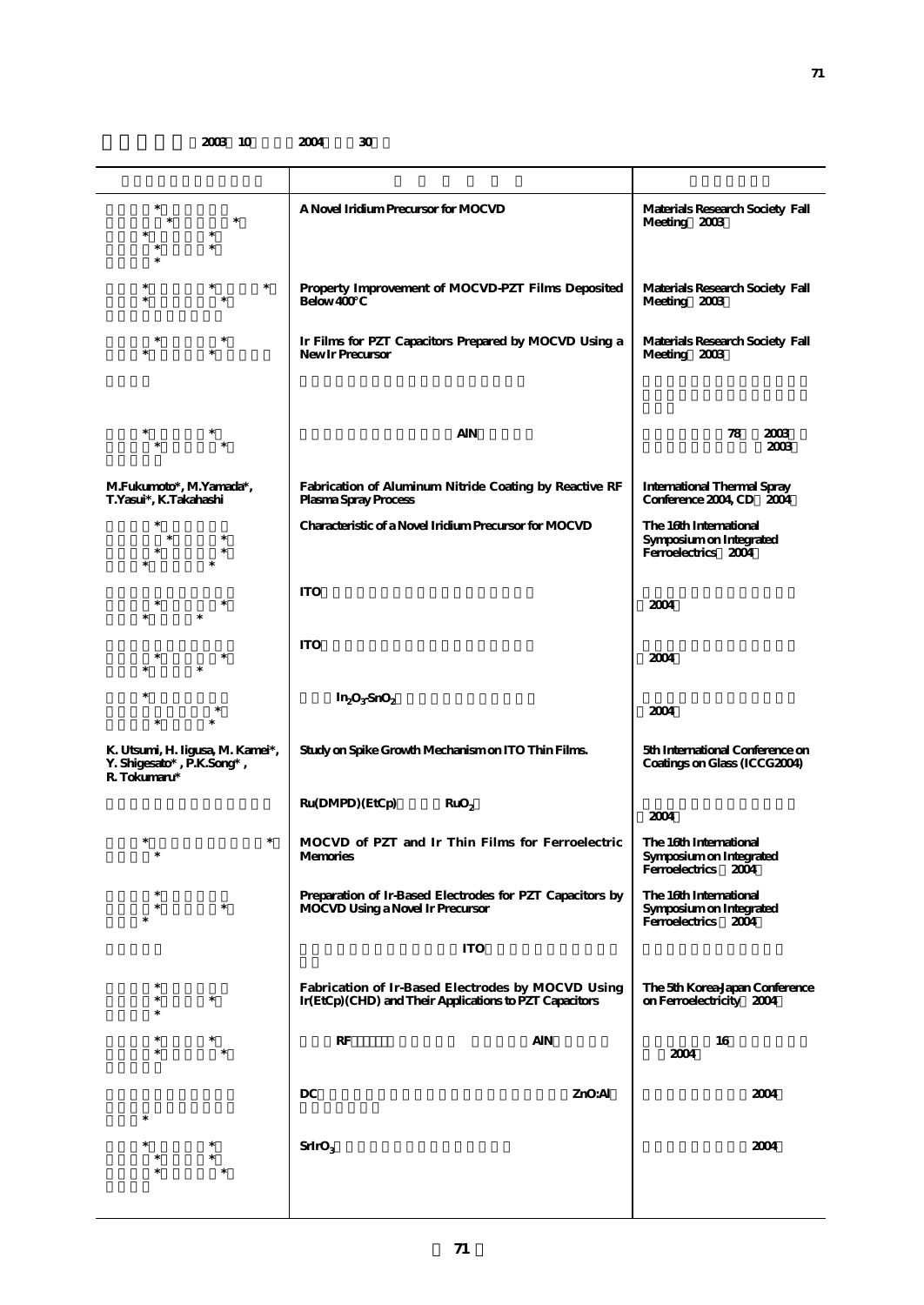| $\ast$<br>$\ast$<br>$\ast$<br>$\ast$                                                               | Ir(EtCp)(CHD)<br><b>MOCVD</b><br>Ir<br>$I$ V)                                                      | 2004                                                             |
|----------------------------------------------------------------------------------------------------|----------------------------------------------------------------------------------------------------|------------------------------------------------------------------|
|                                                                                                    |                                                                                                    | 12<br>2004                                                       |
|                                                                                                    |                                                                                                    | 16                                                               |
| H. Yoshida*, H. Kurosawa*,<br>K. Doumitu*, Y. Hirowatari,<br>N. Toda*                              | Usefulness of Measuring VLDL Cholesterol in Diabetic<br>Patients                                   | The XIIIth International<br>Symposium on Atherosclerosis<br>2003 |
| H. Takahashi*, K. Hara*,<br>M. Yoshika*, Y. Nagahama*,<br>Y. Tsuka*, T. Iwasaka*,<br>Y. Hirowatari | Plasma and Whole Blood Serotonin Concentrations are<br>Novel Marker for Vasospatic Angina Pectoris | The XIIIth International<br>Symposium on Atherosclerosis<br>2003 |
| $\ast$<br>$\ast$<br>$\ast$<br>$\ast$<br>s.                                                         |                                                                                                    | 43<br>50                                                         |
| $\ast$<br>×                                                                                        | <b>VLDL</b>                                                                                        | 43<br>50                                                         |
|                                                                                                    | ${\sf HPLC}$<br>Midband RLP<br>$\mathbf C$                                                         | 43<br>$50\,$                                                     |
| P. K. Carmines*                                                                                    |                                                                                                    | 43<br>50                                                         |
|                                                                                                    |                                                                                                    |                                                                  |
| $\ast$<br>$\ast$                                                                                   | $\mathbf{5}$<br>hydroxytryptamine 5 HT                                                             | 7                                                                |
| $\ast$<br>$\ast$                                                                                   | 5 hydroxytryptamine<br>$5$ HT                                                                      | 7                                                                |
| P. K. Carmines*                                                                                    |                                                                                                    | 47                                                               |
| $\ast$<br>$\ast$                                                                                   | 5 hydroxytryptamine 5 HT                                                                           | 18                                                               |
| $\ast$                                                                                             | 5 hydroxytryptamine 5 HT                                                                           | ${\bf 8}$<br>$5$ HT2                                             |
|                                                                                                    | $\ensuremath{\mathsf{VLDL}}$                                                                       | ${\bf 36}$<br>2004                                               |
|                                                                                                    | <b>HPLC</b><br>${\rm HDL}$<br><b>LDL</b>                                                           | 51<br>$\bf 44$<br>2004                                           |
| P. K. Carmines *                                                                                   |                                                                                                    | $51\,$<br>44                                                     |
| *<br>*<br>$\ast$                                                                                   |                                                                                                    | 2004                                                             |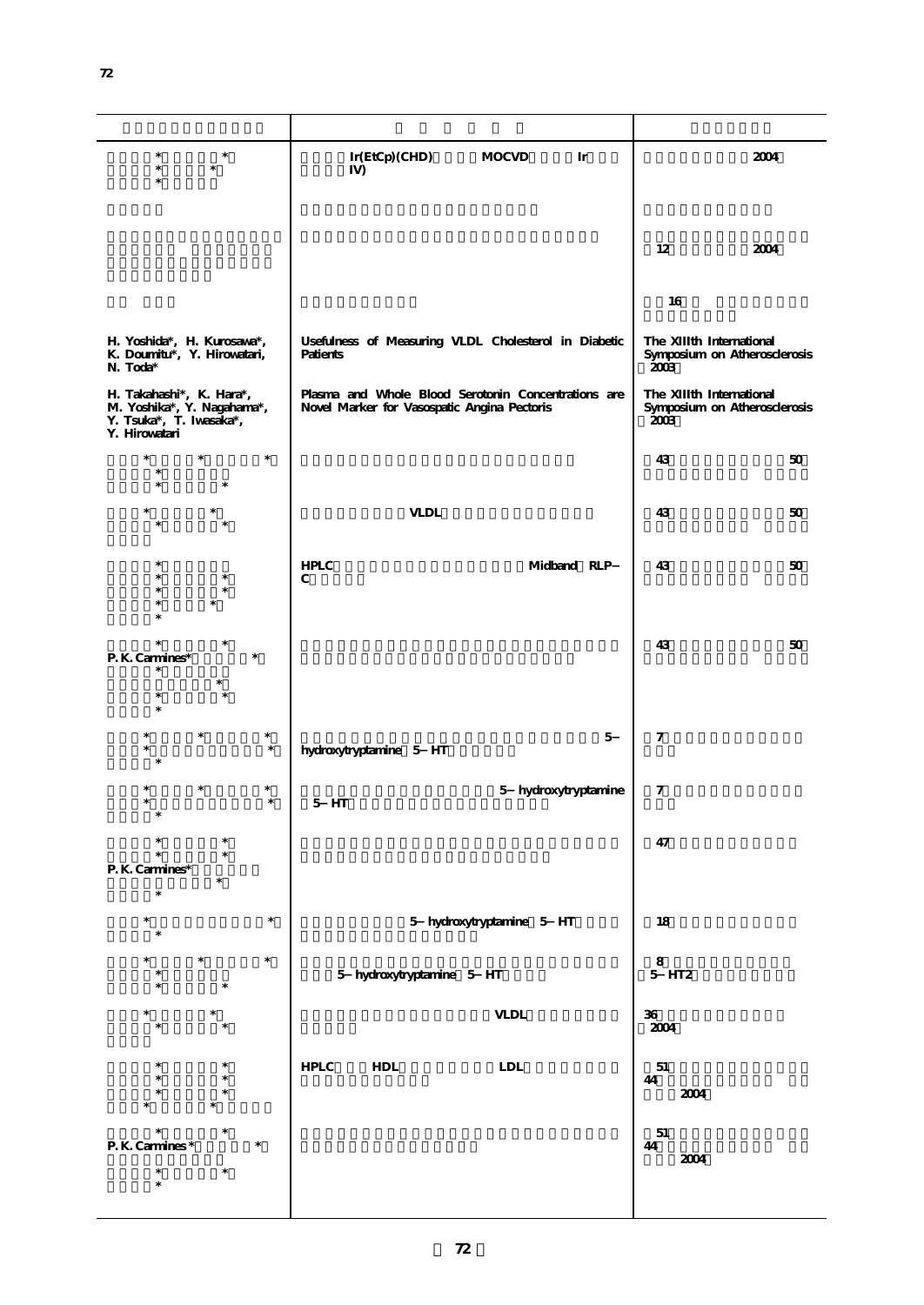| $\ast$                                                                                                           | Development of the Enzyme Immunoassay Using New<br>Chemiluminescence Substrate                                                        | 13th International Symposium<br>on Bioluminescence &<br>Chemiluminescence 2004 |
|------------------------------------------------------------------------------------------------------------------|---------------------------------------------------------------------------------------------------------------------------------------|--------------------------------------------------------------------------------|
| $\ast$<br>*                                                                                                      | Development of a New Chemiluminescence Substrate for<br>the Enzyme Immunoassay                                                        | 13th International Symposium<br>on Bioluminescence &<br>Chemiluminescence 2004 |
| ×                                                                                                                | <b>EIA</b>                                                                                                                            | 6<br>2003                                                                      |
| $\ast$                                                                                                           |                                                                                                                                       |                                                                                |
|                                                                                                                  |                                                                                                                                       |                                                                                |
|                                                                                                                  | <b>ELISA</b>                                                                                                                          | 6                                                                              |
|                                                                                                                  |                                                                                                                                       | 2003                                                                           |
|                                                                                                                  |                                                                                                                                       | 38                                                                             |
|                                                                                                                  |                                                                                                                                       | 2004                                                                           |
|                                                                                                                  |                                                                                                                                       |                                                                                |
|                                                                                                                  |                                                                                                                                       | 14<br>2004                                                                     |
|                                                                                                                  |                                                                                                                                       |                                                                                |
|                                                                                                                  | <b>HPLC</b><br><b>BioAssist</b> eZ                                                                                                    | 2004<br>2004                                                                   |
|                                                                                                                  | TOYOPEARL Screening Pre-packed Column                                                                                                 | 76                                                                             |
|                                                                                                                  |                                                                                                                                       | 2003                                                                           |
| $\ast$                                                                                                           | LC/MS                                                                                                                                 | 9 LC<br>2004                                                                   |
|                                                                                                                  |                                                                                                                                       |                                                                                |
| $\ast$                                                                                                           | LC                                                                                                                                    | 13<br>2004                                                                     |
|                                                                                                                  | LC/MS                                                                                                                                 | 13<br>2004                                                                     |
|                                                                                                                  | $\boldsymbol{2}$                                                                                                                      |                                                                                |
|                                                                                                                  |                                                                                                                                       |                                                                                |
|                                                                                                                  |                                                                                                                                       | 49<br>2003                                                                     |
| $\ast$<br>$\ast$<br>$\ast$<br>$\ast$                                                                             | Development of Highly Sensitive in Situ Hybridization<br>and RNA Quantification Methods                                               | 76<br>2003                                                                     |
| $\ast$                                                                                                           | $\operatorname{TRC}$                                                                                                                  | 50<br>2003                                                                     |
|                                                                                                                  | <b>TRC</b>                                                                                                                            | 50                                                                             |
| $\ast$<br>*                                                                                                      |                                                                                                                                       | 2003                                                                           |
| $\ast$                                                                                                           |                                                                                                                                       |                                                                                |
| $\ast$<br>$\ast$                                                                                                 | <b>TRC</b><br>mRNA                                                                                                                    | 50<br>2003                                                                     |
| $\ast$                                                                                                           | <b>TRC</b>                                                                                                                            | 5 Sentinel Node Navigation                                                     |
| $\ast$                                                                                                           |                                                                                                                                       | Surgery<br>2003                                                                |
|                                                                                                                  |                                                                                                                                       |                                                                                |
|                                                                                                                  | <b>TRC</b>                                                                                                                            | 42                                                                             |
| $\ast$                                                                                                           |                                                                                                                                       | 2003                                                                           |
|                                                                                                                  |                                                                                                                                       |                                                                                |
| $\ast$                                                                                                           | <b>TRC</b><br>mRNA                                                                                                                    | 37<br>2003                                                                     |
|                                                                                                                  |                                                                                                                                       |                                                                                |
| Y. Fujiwara, T. Ishii, S. Onaka,<br>T. Hayashi, S. Takiguchi,<br>H. Miyata, T. Yasuda,<br>M. Yano, and M. Monden | Rapid Genetic Diagnosis with the TRC (Transcription<br>Reverse Transcription Concerted Reaction) System for<br>Cancer Micrometastasis | 6<br>AACR<br>2004                                                              |
|                                                                                                                  | <b>TRC</b>                                                                                                                            | 15                                                                             |
| $\ast$<br>∗                                                                                                      | mRNA                                                                                                                                  | 2004                                                                           |
|                                                                                                                  |                                                                                                                                       |                                                                                |
|                                                                                                                  |                                                                                                                                       |                                                                                |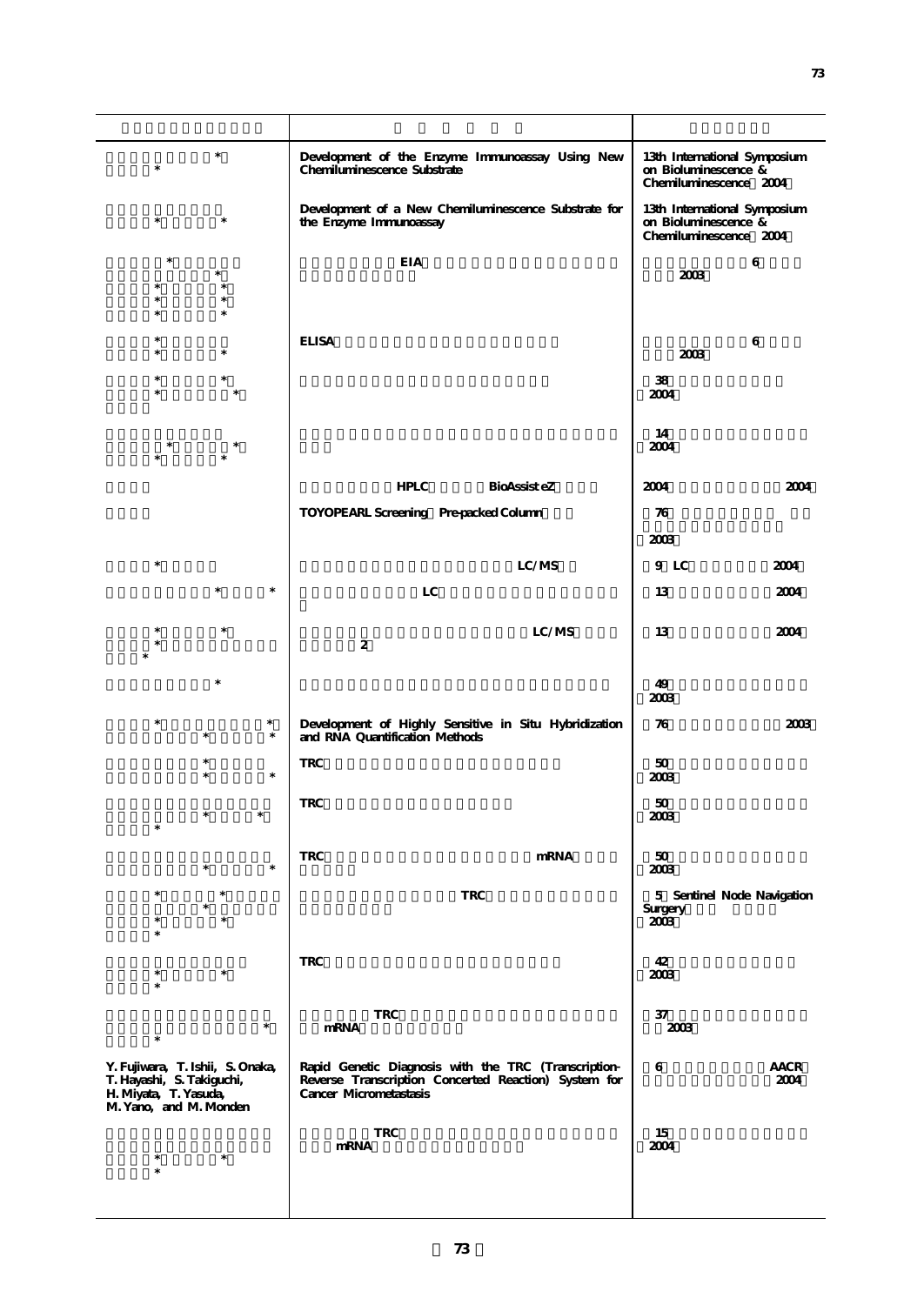|                                                                                                                | <b>TRC</b>                                                                                                                                 | 15<br>2004                                    |
|----------------------------------------------------------------------------------------------------------------|--------------------------------------------------------------------------------------------------------------------------------------------|-----------------------------------------------|
| ∗                                                                                                              |                                                                                                                                            |                                               |
| $\ast$                                                                                                         | <b>RNA</b><br><b>TRC</b>                                                                                                                   | 2004<br>76                                    |
|                                                                                                                |                                                                                                                                            |                                               |
| $\ast$<br>$\ast$<br>*                                                                                          |                                                                                                                                            | 78<br>2004                                    |
| $\ast$<br>$\ast$                                                                                               | <b>TRC</b>                                                                                                                                 | 79<br>2004                                    |
| $\ast$<br>$\ast$                                                                                               | <b>TRC</b>                                                                                                                                 | 53<br>2004                                    |
| $\ast$                                                                                                         | <b>TRC</b>                                                                                                                                 | 53<br>2004                                    |
| $\ast$<br>$\ast$                                                                                               | <b>RNA</b><br><b>TRC</b>                                                                                                                   | 13<br>2004                                    |
| K. Yasukawa, T. Hayashi,<br>S. Tsuchiya, Y. Isawa,<br>H. Suzuki, S. Takakura*,<br>S. Ichiyama*, and K. Suzuki* | Rapid Detection of Mycobacterium Tuberculosis in<br>Sputum Samples by Using Isothermal RNA Amplification<br>and Real Time Monitoring       | 2004 AACC Annual Meeting<br>2004              |
| T. Hayashi, K. Yasukawa,<br>S. Tsuchiya, Y. Isawa, and<br>H. Suzuki                                            | Repid Detection of M. avium Complex and M. kansasii<br>in Sputum Samples by Using Isothermal RNA<br>Amplification and Real Time Monitoring | 2004 AACC Annual Meeting<br>2004              |
| *                                                                                                              | <b>TRC</b><br>mRNA                                                                                                                         | 51<br>2004                                    |
| $\ast$<br>$\ast$                                                                                               | <b>TRC</b><br>Norovirus                                                                                                                    | 36<br>2004                                    |
|                                                                                                                | Development of Thermoplastic Aramid Elastomers                                                                                             | <b>International Rubber</b><br>Conference '04 |
|                                                                                                                | A New High Performance Transparent Plastic Film for<br><b>Flexible Display Substrates</b>                                                  | SID2004                                       |
| $\ast$                                                                                                         |                                                                                                                                            | $33\,$                                        |
|                                                                                                                |                                                                                                                                            | $\boldsymbol{7}$                              |
|                                                                                                                | <b>PPS</b>                                                                                                                                 | <b>PPS</b><br>$2004\,$                        |
|                                                                                                                | $PdP(t-Bu)$ <sub>3</sub>                                                                                                                   |                                               |
|                                                                                                                |                                                                                                                                            |                                               |
|                                                                                                                |                                                                                                                                            | 64<br>2004                                    |
|                                                                                                                |                                                                                                                                            | 65                                            |
| *                                                                                                              |                                                                                                                                            | 2004<br>2004                                  |
|                                                                                                                |                                                                                                                                            |                                               |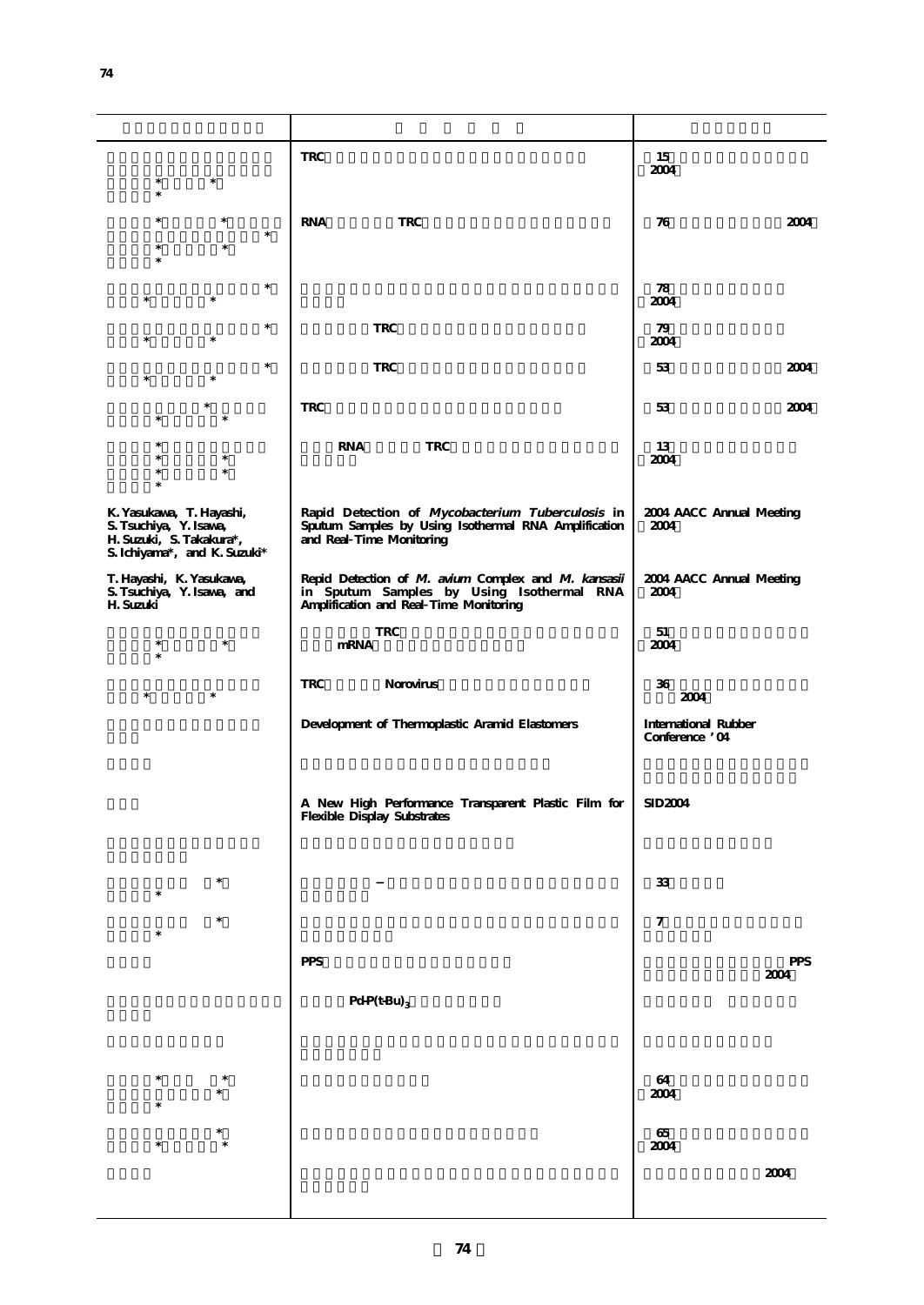|                                                                                                     | IC $2001$                                                                                                    | 2003<br>in                                                                                             |
|-----------------------------------------------------------------------------------------------------|--------------------------------------------------------------------------------------------------------------|--------------------------------------------------------------------------------------------------------|
|                                                                                                     |                                                                                                              | 20<br>2003                                                                                             |
|                                                                                                     | IC<br>2001                                                                                                   | 150<br>2004                                                                                            |
| $\ast$                                                                                              |                                                                                                              | 20<br>2003                                                                                             |
|                                                                                                     | $\mathbf{1}$                                                                                                 | 2004<br>65                                                                                             |
|                                                                                                     | 2                                                                                                            | 65<br>2004                                                                                             |
| S. Saitoh, Y. Tada, Y. Mitoma,<br>H. Thomas J <sup>*</sup> , S. Nakatani                            | Ion Analysis of Samples with Complicated Matrices Using<br>TSK gel Super IC A/C                              | Pittsburgh Conference 2004                                                                             |
| Y. Kato, H. Thomas $J^*$ ,<br>Y. Hashimoto, Y. Mitoma                                               | The Screening of Hydrophobic Interaction Chromatographic<br>Resin for Antibody Purification                  | 23rd International Symposium<br>on the Separation of Proteins,<br>Peptides and Polynucleotides<br>2003 |
|                                                                                                     |                                                                                                              | 9 LC<br>2004                                                                                           |
|                                                                                                     |                                                                                                              | 9 LC<br>2004                                                                                           |
| Y. Mitoma, E. Sakima,<br>K. SHIIGI, Y. Hashimoto                                                    | Development of a New TOYOPEARL Hydrophobic<br>Interaction Chromatographic Resins for Protein<br>Purification | 4th HIC/RPC Bioseparation<br>Conference 2004                                                           |
| Y. Mitoma, Y. Hashimoto,<br>Y. Yasuda                                                               | The Screening of Hydrophobic Interaction Chromatographic<br>Resin for Antibody Purification                  | 4th HIC/RPC Bioseparation<br>Conference 2004                                                           |
|                                                                                                     |                                                                                                              | Separation Science 2004                                                                                |
|                                                                                                     |                                                                                                              | Separation Science 2004                                                                                |
|                                                                                                     |                                                                                                              | 2004                                                                                                   |
| Y. Mitoma                                                                                           | Development of New Chromatographic Media for Antibody<br>Purification                                        | 5th Ube Bioseparation Seminar                                                                          |
| K. Matsui, N. Ohmichi,<br>M. Ohgai, T. Yamakawa*,<br>M. Uehara*, N. Enomoto*,<br>and J. $H$ ojo $*$ | Initial Sintering Mechanism of Fine Zirconia Particles<br>with Added Alumina                                 | The 5th International Meeting<br>of Pacific Rim Ceramic<br>Societies 2003                              |
| K. Matsui, M. Ohgai,<br>T. Yamakawa*, M. Uehara*,<br>N. Enomoto*, and J. Hojo*                      | Mechanism of Alumina Enhanced Sintering of Fine<br>Zirconia Particles,                                       | The 8th Unified International<br>Technical Conference on<br>Refractories 2003                          |
|                                                                                                     |                                                                                                              | 13<br>2004                                                                                             |
| $\ast$                                                                                              | CF <sub>3</sub>                                                                                              | 13<br>2003                                                                                             |
|                                                                                                     | $\mathbf{1}$                                                                                                 | 2003<br>27                                                                                             |
|                                                                                                     | $\boldsymbol{2}$                                                                                             | 27<br>2003                                                                                             |
| H. Kiso, K. Tokumoto,<br>Y. Tamano, H. Yoshimura                                                    | Development of Amine Catalysts for the Next Generation<br><b>Blowing Agents</b>                              | Polyurethanes EXPO2003                                                                                 |
| H. Yoshimura, K. Tokumoto,<br>Y. Tamano, T. Masuda,<br>Y. Takahashi, K. M. Gay,<br>R. Van Maris     | Non Fugitive Gelling & Blowing Catalysts to Improve<br>Cure in Emission Free HR Molded Systems               | Polyurethanes EXPO2003                                                                                 |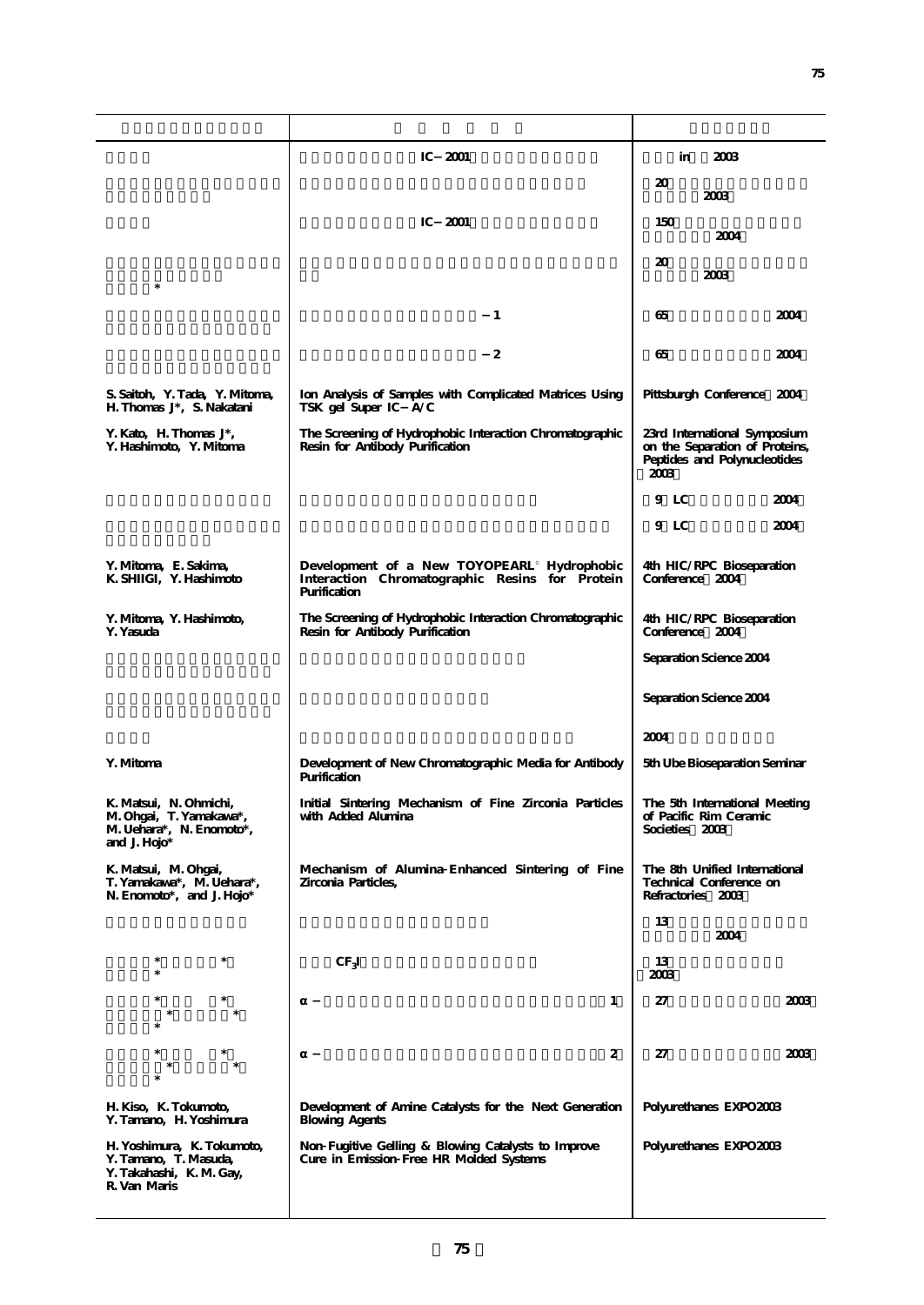| *                                                                                                  |                                                                                                                                                                                                                          |                                                                                                                |
|----------------------------------------------------------------------------------------------------|--------------------------------------------------------------------------------------------------------------------------------------------------------------------------------------------------------------------------|----------------------------------------------------------------------------------------------------------------|
|                                                                                                    |                                                                                                                                                                                                                          |                                                                                                                |
|                                                                                                    | ΙM                                                                                                                                                                                                                       |                                                                                                                |
| S. Yoon*, M. Balasubramanian*,<br>J. McBreen*, B. H. Deng*,<br>X O. Wang*, M. Yoshio*,<br>M. Okada | The Relationship between the Structural Changes and the<br>Capacity Retention of Oxygen Stoichiometric LiMn <sub>2</sub> O <sub>4</sub><br>Type Cathode Materials during Cycling Studied by In<br>Situ X Ray Diffraction | The<br>204th Meeting of<br>Electrochemical Society                                                             |
|                                                                                                    | Li Ni Mn<br>MnOOH $Ni(OH)_{2}$                                                                                                                                                                                           | 44                                                                                                             |
|                                                                                                    | Li Ni Mn O                                                                                                                                                                                                               | 44                                                                                                             |
| Y. Kato, K. Nakamura,<br>T. Kitamura, T. Tsuda,<br>M. Hasegawa, H. Sasaki                          | Effect of Chromatographic Conditions on Resolution in<br>High Performance Ion Exchange Chromatography of<br>Proteins                                                                                                     | 23rd International Symposium<br>on the Separation of Proteins,<br>Peptides and Polynucleotides<br>(ISPPP 2003) |
| K. Nakamura, A. Sakane,<br>M. Hasegawa, Y. Kato,<br>K. Sekizawa, H. Sasaki,<br>K. Inoue*           | Comparison of Heparin Immobilized Adsorbents in<br>Purification of Antithrombin<br>by Affinity<br>Chromatography                                                                                                         | 23rd International Symposium<br>on the Separation of Proteins,<br>Peptides and Polynucleotides<br>(ISPPP 2003) |
|                                                                                                    | <b>MOR</b><br>Pd                                                                                                                                                                                                         | 33                                                                                                             |
| $\ast$                                                                                             |                                                                                                                                                                                                                          |                                                                                                                |
|                                                                                                    |                                                                                                                                                                                                                          |                                                                                                                |
|                                                                                                    |                                                                                                                                                                                                                          |                                                                                                                |
| ∗                                                                                                  |                                                                                                                                                                                                                          |                                                                                                                |
| $\ast$                                                                                             | NaF                                                                                                                                                                                                                      | 19                                                                                                             |
|                                                                                                    |                                                                                                                                                                                                                          |                                                                                                                |
|                                                                                                    | Ag                                                                                                                                                                                                                       | 19                                                                                                             |
| $\ast$                                                                                             |                                                                                                                                                                                                                          |                                                                                                                |
|                                                                                                    |                                                                                                                                                                                                                          |                                                                                                                |
|                                                                                                    |                                                                                                                                                                                                                          |                                                                                                                |
| Y. Kato                                                                                            | Hydrophobic Interaction Chromatography at Low Salt<br>Concentration for the Separation of Proteins                                                                                                                       | 4th HIC/RPC Bioseparation<br>Conference                                                                        |
| K. Nakamura, S. Fujii,<br>S. Nakatani, T. Kitamura,<br>Y. Kato                                     | A New Process for Plasmid DNA Purification                                                                                                                                                                               | 4th HIC/RPC Bioseparation<br>Conference                                                                        |
|                                                                                                    |                                                                                                                                                                                                                          |                                                                                                                |
|                                                                                                    |                                                                                                                                                                                                                          |                                                                                                                |
|                                                                                                    |                                                                                                                                                                                                                          | 4                                                                                                              |
|                                                                                                    |                                                                                                                                                                                                                          | 16                                                                                                             |
|                                                                                                    |                                                                                                                                                                                                                          | 71                                                                                                             |
|                                                                                                    |                                                                                                                                                                                                                          | 84                                                                                                             |
|                                                                                                    |                                                                                                                                                                                                                          |                                                                                                                |
|                                                                                                    | $ZSM$ 5<br><b>NMR</b>                                                                                                                                                                                                    | 84                                                                                                             |
|                                                                                                    |                                                                                                                                                                                                                          |                                                                                                                |
| $\ast$                                                                                             | <b>MOR</b><br><b>MOR</b>                                                                                                                                                                                                 | 93                                                                                                             |
| $\ast$                                                                                             |                                                                                                                                                                                                                          |                                                                                                                |
|                                                                                                    |                                                                                                                                                                                                                          | 69                                                                                                             |
|                                                                                                    | Hydrophobic Interaction Chromatography at Low Salt<br>Concentration for the Separation of Proteins                                                                                                                       | Singapore Biologics<br>Manufacturing Conference                                                                |
| T. Tsuda*, B W. Lu*,<br>H. Sasaki*, Y. Oumi*,<br>K. Itabashi, T. Teranishi*,<br>T. Sano*           | Direct Synthesis of High Silica Mordenite and Its<br>Thermal Stability                                                                                                                                                   | 14th International Zeolite<br>Conference                                                                       |